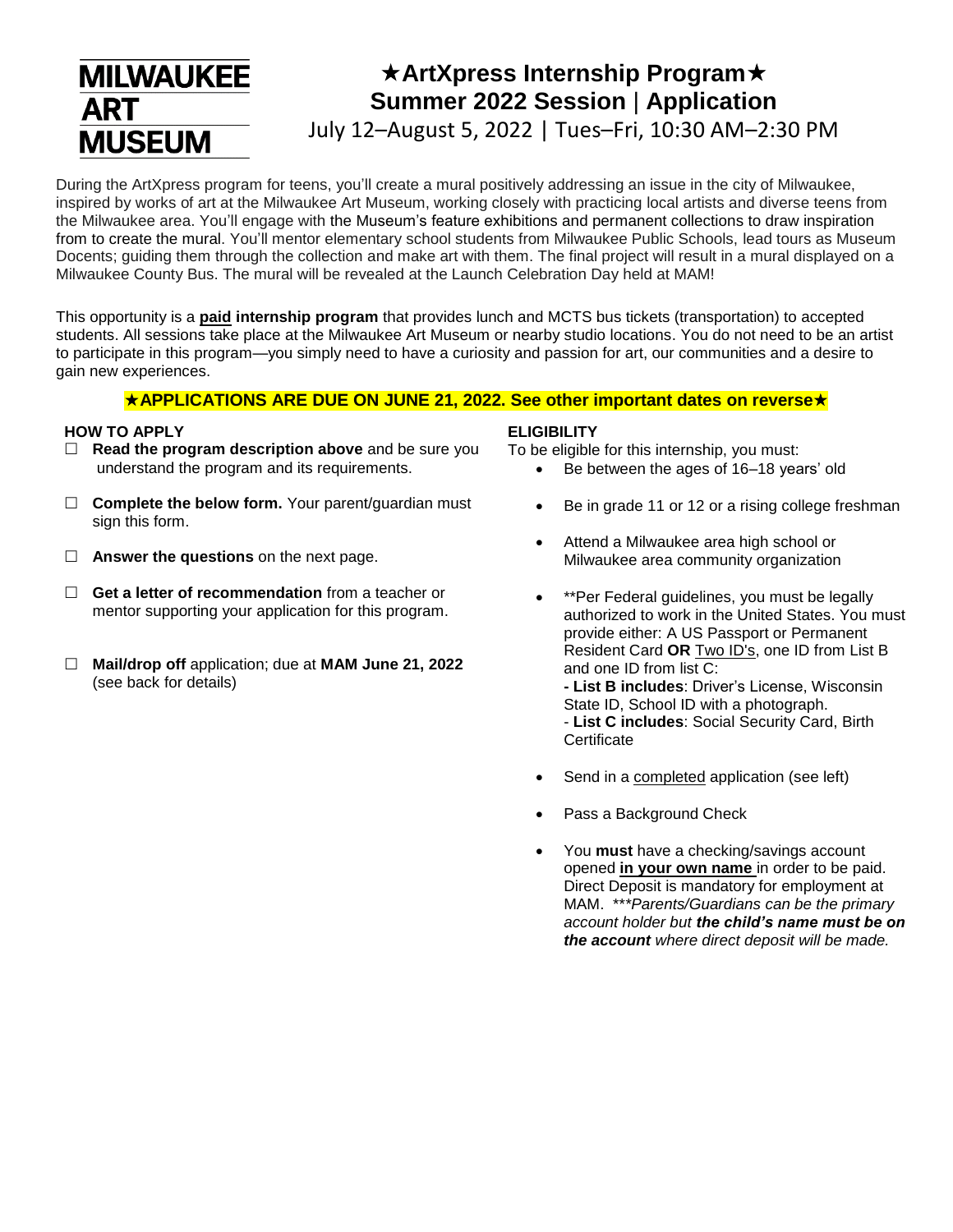| <b>APPLICATION FORM (PLEASE PRINT LEGIBLY)</b>                                                                                                                                                          |  |             |                                           |
|---------------------------------------------------------------------------------------------------------------------------------------------------------------------------------------------------------|--|-------------|-------------------------------------------|
|                                                                                                                                                                                                         |  |             |                                           |
|                                                                                                                                                                                                         |  |             |                                           |
| Ethnicity (Optional / please choose all that apply) $\Box$ Black or African American $\Box$ AAPI-Asian American and Pacific Islander                                                                    |  |             |                                           |
| □ Arab American □ European American/White □ Latino/a/e □ Indigenous American/Alaska Native                                                                                                              |  |             |                                           |
|                                                                                                                                                                                                         |  |             |                                           |
| Gender (Optional / please choose how you identify) $\Box$ Woman $\Box$ Man $\Box$ Non-Binary/Agender/Gender Non-Conforming<br>□Hijra □ Two-Spirit □ Not listed: <u>________________________________</u> |  |             |                                           |
| Pronouns (Optional/ please choose all that apply) $\Box$ She/Her/Hers $\Box$ He/Him/His $\Box$ They/Them/Theirs                                                                                         |  |             |                                           |
|                                                                                                                                                                                                         |  |             |                                           |
|                                                                                                                                                                                                         |  |             |                                           |
|                                                                                                                                                                                                         |  |             |                                           |
| (OPTIONAL) I qualify for free or reduced lunch. $\Box$ Yes $\Box$ No $\Box$ I do not know                                                                                                               |  |             |                                           |
|                                                                                                                                                                                                         |  |             |                                           |
|                                                                                                                                                                                                         |  |             |                                           |
| Have you participated in any past MAM programs? $\Box$ Satellite $\Box$ ArtXpress $\Box$ High School Internship                                                                                         |  |             |                                           |
|                                                                                                                                                                                                         |  |             |                                           |
|                                                                                                                                                                                                         |  |             |                                           |
| By signing, I agree to attend all 16 program sessions (54 program hours) and completing employment paperwork, if accepted.                                                                              |  |             |                                           |
| <b>YOUR SIGNATURE</b>                                                                                                                                                                                   |  | <b>DATE</b> |                                           |
| By signing, I understand that, if my child is accepted, they are committing their time to a paid internship program.                                                                                    |  |             |                                           |
| *PARENT/GUARDIAN'S SIGNATURE                                                                                                                                                                            |  | <b>DATE</b> |                                           |
|                                                                                                                                                                                                         |  |             | $\star$ GO TO THE NEXT PAGE $\rightarrow$ |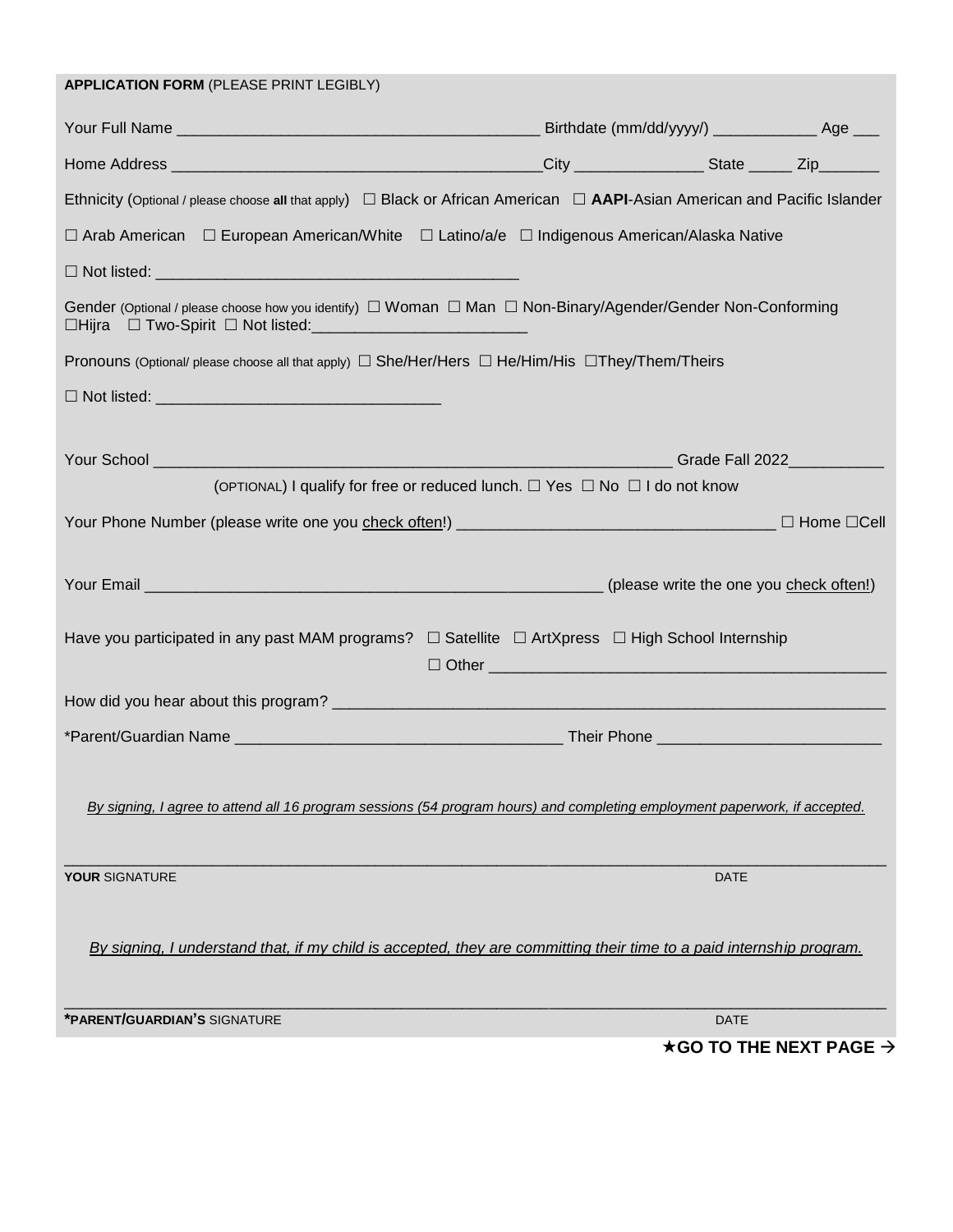### **Please answer the following questions on a separate sheet** *Answers can be written or typed*

1. Why do you want to be a part of the ArtXpress Program? (Make sure you have read the program description on the front page.) What are you most looking forward to during this program?

*2.* Tell us about your interest in the arts, and two specific examples of creative projects you've done (can be any kind of arts, including visual arts, music, theater, writing, etc.)

3. Describe a meaningful (perhaps even life-changing) learning experience that you have had. It might have happened at school or outside of the classroom. What did you learn? Why was it meaningful? Did it change your outlook/ approach to life? If so, how?

4. This program involves a lot of collaboration with teens you will be meeting for the first time. Tell us about (1) your experience collaborating and working with other students, (2) what qualities you have which will make you a great team player in this program, and (3) what are qualities that you'd like to develop/work on to improve your collaboration skills?

5. In this program, Teens learn about artwork and teach it creatively to both elementary school students and other teens. Tell us about (1) any experience you have working with children, (2) what a good leader is, and the qualities you have which will help you grow into a strong leader, and (3) what are qualities that you'd like to develop/work on to improve your leadership skills?